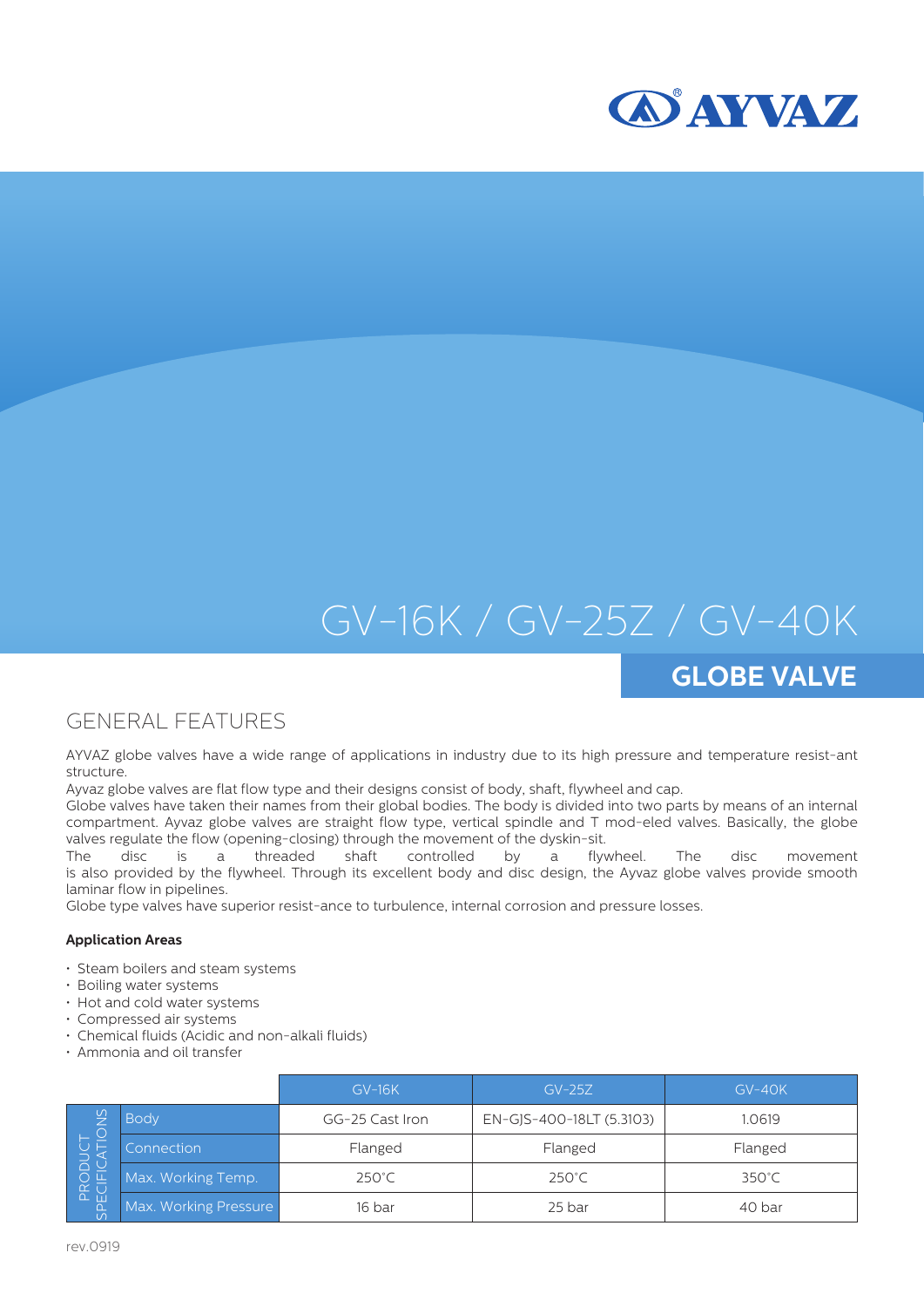### **GV-16K** GLOBE VALVE





|                | <b>MATERIAL LIST</b> |                                    |  |  |  |  |  |  |  |
|----------------|----------------------|------------------------------------|--|--|--|--|--|--|--|
| Part No.       | Part Name            | <b>Material</b><br>GG-25 Cast Iron |  |  |  |  |  |  |  |
|                | Body                 |                                    |  |  |  |  |  |  |  |
|                | Cover                | Z2Cr13                             |  |  |  |  |  |  |  |
|                | Disc                 | X20Cr13/1.4021 A105+13Cr           |  |  |  |  |  |  |  |
| $\overline{4}$ | Bearing              | X20Cr13/1.4021                     |  |  |  |  |  |  |  |
| 5              | <b>Stem</b>          | X20Cr13/1.4021                     |  |  |  |  |  |  |  |
| 6              | Sealing              | Graphite/Stainless Steel           |  |  |  |  |  |  |  |
|                | Sealing Compound     | Graphite                           |  |  |  |  |  |  |  |

| <b>GV-16K</b> |                   |     |                |                |     |    |                |                |    |     |     |
|---------------|-------------------|-----|----------------|----------------|-----|----|----------------|----------------|----|-----|-----|
| <b>DN</b>     | PN                | D   | D <sub>2</sub> | D <sub>3</sub> | Dk  | B  |                | n              | d  |     | H   |
| 15            | 16                | 95  | 65             | 46             | 125 | 14 | $\overline{2}$ | 4              | 14 | 130 | 210 |
| 20            | 16                | 105 | 75             | 56             | 125 | 16 | $\overline{2}$ | $\overline{4}$ | 14 | 150 | 210 |
| 25            | 16                | 115 | 85             | 65             | 125 | 16 | $\overline{2}$ | 4              | 14 | 160 | 210 |
| 32            | 16                | 140 | 100            | 76             | 125 | 18 | $\overline{2}$ | 4              | 19 | 180 | 210 |
| 40            | $16 \overline{6}$ | 150 | <b>110</b>     | 84             | 160 | 18 | $\overline{2}$ | 4              | 19 | 200 | 245 |
| 50            | 16                | 165 | 125            | 99             | 160 | 20 | $\overline{2}$ | $\overline{4}$ | 19 | 230 | 255 |
| 65            | 16                | 185 | 145            | 118            | 200 | 20 | $\overline{2}$ | 4              | 19 | 290 | 310 |
| 80            | 16                | 200 | 160            | 132            | 200 | 22 | $\overline{2}$ | 8              | 19 | 310 | 325 |
| 100           | 16                | 220 | 180            | 156            | 250 | 24 | $\overline{2}$ | 8              | 19 | 350 | 385 |
| 125           | 16                | 250 | 210            | 184            | 250 | 26 | $\overline{2}$ | 8              | 19 | 400 | 435 |
| 150           | 16                | 285 | 240            | 211            | 315 | 26 | $\overline{2}$ | 8              | 23 | 480 | 475 |
| 200           | 16                | 340 | 295            | 266            | 400 | 30 | $\overline{2}$ | 12             | 23 | 600 | 620 |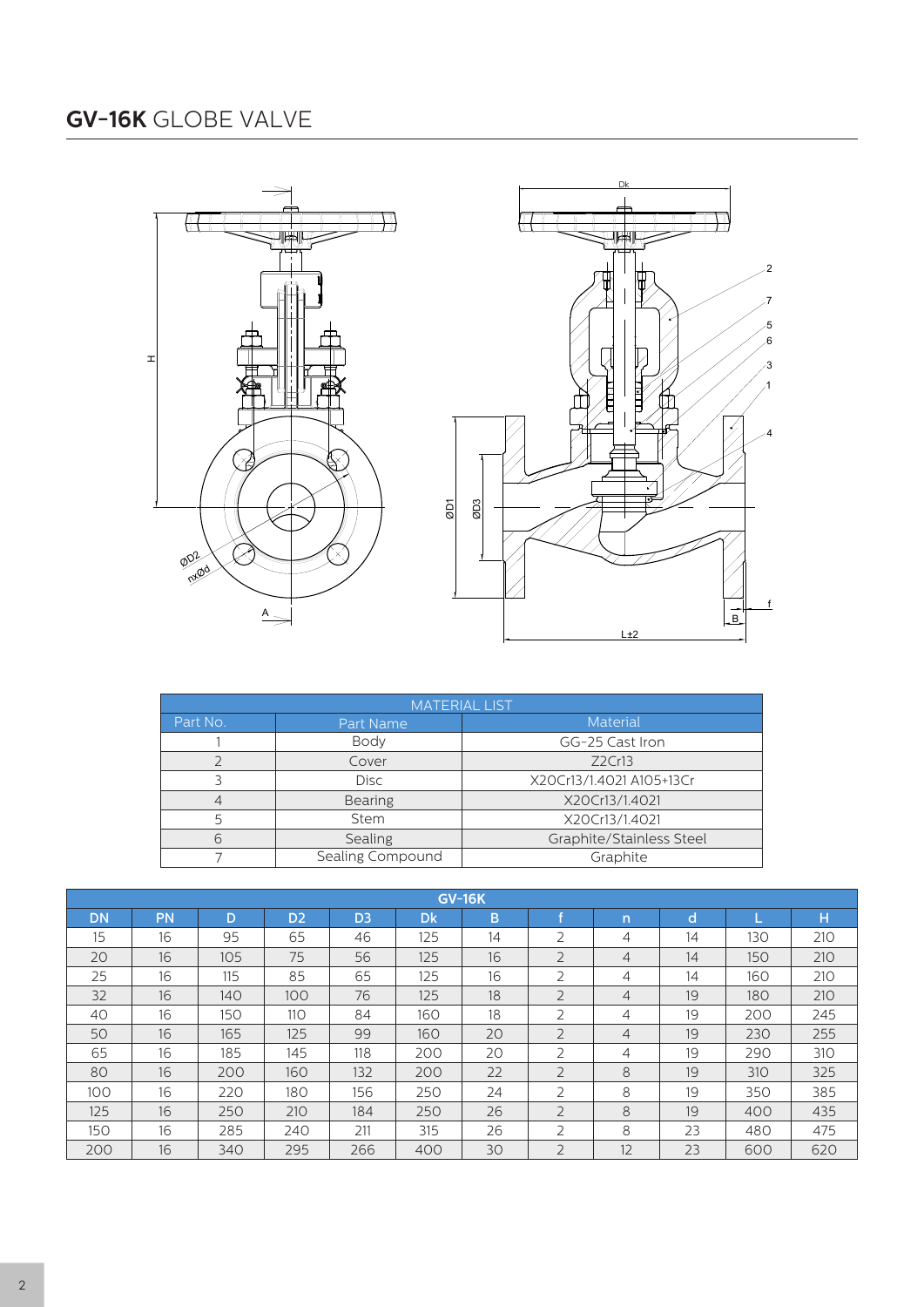



|           | <b>MATERIAL LIST</b> |                          |
|-----------|----------------------|--------------------------|
| Parça No. | Part Name            | Material                 |
|           | Body                 | EN-GJS-400-18LT (5.3103) |
|           | Sealing              | X12Cr13(1.4006)          |
|           | Cover                | EN-GJS-400-18LT (5.3103) |
| $\Delta$  | <b>Disc</b>          | X20Cr13(1.4021)          |
|           | Stem                 | X20Cr13(1.4021)          |
| 6         | Wheel                | EN-GJS-500-7(5.3200)     |
|           | Sealing Compound     | Graphite                 |
| 8         | <b>Bolt</b>          | $A2-70$                  |
|           | Gasket               | Graphite+NiCr            |

| $GV-25Z$  |     |     |    |       |     |           |     |              |           |  |  |
|-----------|-----|-----|----|-------|-----|-----------|-----|--------------|-----------|--|--|
| <b>DN</b> | D   | K   | B. | nxd   |     | <b>Dk</b> | н   | $Kvs(m^3/h)$ | <b>Kg</b> |  |  |
| 15        | 95  | 65  | 16 | 4x14  | 130 | 100       | 167 | 5.9          | 3.3       |  |  |
| 20        | 105 | 75  | 16 | 4x14  | 150 | 100       | 167 | 7.4          | 3.9       |  |  |
| 25        | 115 | 85  | 18 | 4x14  | 160 | 120       | 175 | 13           | 5         |  |  |
| 32        | 140 | 100 | 19 | 4x19  | 180 | 120       | 186 | 18           | 6.6       |  |  |
| 40        | 150 | 110 | 19 | 4x19  | 200 | 160       | 235 | 30           | 9.4       |  |  |
| 50        | 165 | 125 | 19 | 4x19  | 230 | 160       | 248 | 41           | 12        |  |  |
| 65        | 185 | 145 | 19 | 8x19  | 290 | 180       | 260 | 79           | 17.3      |  |  |
| 80        | 200 | 160 | 19 | 8x19  | 310 | 200       | 291 | 115          | 22.7      |  |  |
| 100       | 235 | 190 | 19 | 8x23  | 350 | 250       | 338 | 181          | 35.8      |  |  |
| 125       | 270 | 220 | 19 | 8x28  | 400 | 250       | 373 | 225          | 52.8      |  |  |
| 150       | 300 | 250 | 20 | 8x28  | 480 | 320       | 429 | 364          | 74.2      |  |  |
| 200       | 360 | 310 | 22 | 12×28 | 600 | 360       | 529 | 690          | 126       |  |  |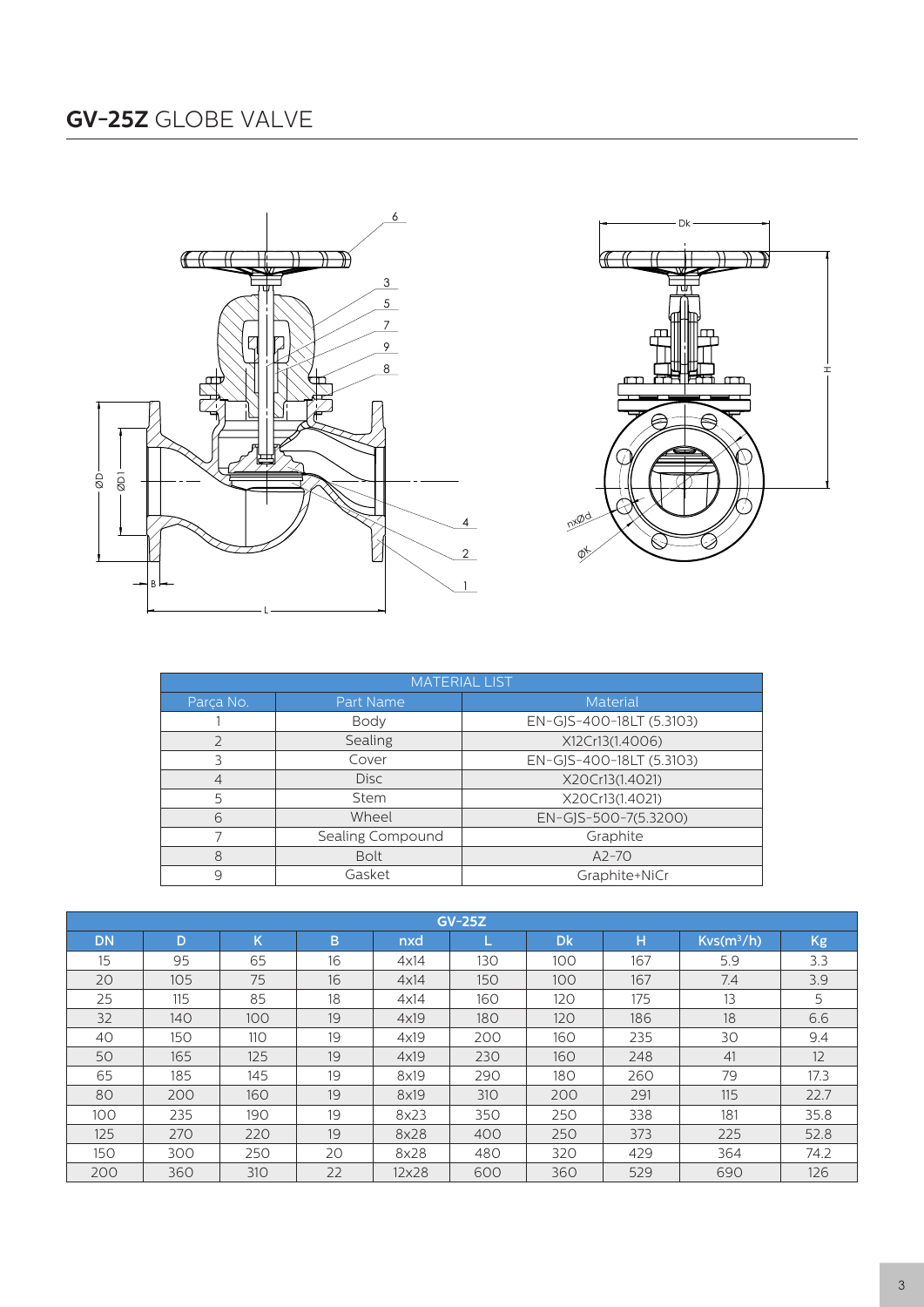



|           |                  | <b>MATERIAL LIST</b>       |  |  |  |
|-----------|------------------|----------------------------|--|--|--|
| Parça No. | Part Name        | Material                   |  |  |  |
|           | Body             | 1.0619                     |  |  |  |
|           | Cover            | 1.0619<br>1.0619+13Cr      |  |  |  |
|           | <b>Disc</b>      |                            |  |  |  |
|           | Bearing          | 13Cr                       |  |  |  |
|           | Stem             | 1.4021                     |  |  |  |
|           | Sealing          | Graphite / Stainless Steel |  |  |  |
|           | Sealing Compound | Graphite                   |  |  |  |

| <b>GV-40K</b> |           |                |                |           |                |    |                |                |    |     |     |  |
|---------------|-----------|----------------|----------------|-----------|----------------|----|----------------|----------------|----|-----|-----|--|
| <b>DN</b>     | <b>PN</b> | D <sub>1</sub> | D <sub>2</sub> | <b>Dk</b> | D <sub>3</sub> | B  |                | n              | d  |     | н   |  |
| 15            | 40        | 95             | 65             | 140       | 45             | 16 | 2              | 4              | 14 | 130 | 190 |  |
| 20            | 40        | 105            | 75             | 140       | 58             | 18 | $\overline{2}$ | 4              | 14 | 150 | 190 |  |
| 25            | 40        | 115            | 85             | 160       | 68             | 18 | 2              | 4              | 14 | 160 | 195 |  |
| 32            | 40        | 140            | 100            | 180       | 78             | 18 | $\overline{2}$ | $\overline{4}$ | 18 | 180 | 210 |  |
| 40            | 40        | 150            | 110            | 180       | 88             | 18 | 3              | 4              | 18 | 200 | 220 |  |
| 50            | 40        | 165            | 125            | 200       | 102            | 20 | 3              | 4              | 18 | 230 | 230 |  |
| 65            | 40        | 185            | 145            | 200       | 122            | 22 | 3              | 8              | 18 | 290 | 280 |  |
| 80            | 40        | 200            | 160            | 250       | 138            | 24 | 3              | 8              | 18 | 310 | 290 |  |
| 100           | 40        | 235            | 190            | 280       | 162            | 24 | 3              | 8              | 22 | 350 | 365 |  |
| 125           | 40        | 270            | 220            | 300       | 188            | 26 | 3              | 8              | 26 | 400 | 390 |  |
| 150           | 40        | 300            | 250            | 315       | 218            | 28 | 3              | 8              | 26 | 480 | 545 |  |
| 200           | 40        | 375            | 320            | 400       | 278            | 34 | 3              | 12             | 30 | 600 | 680 |  |